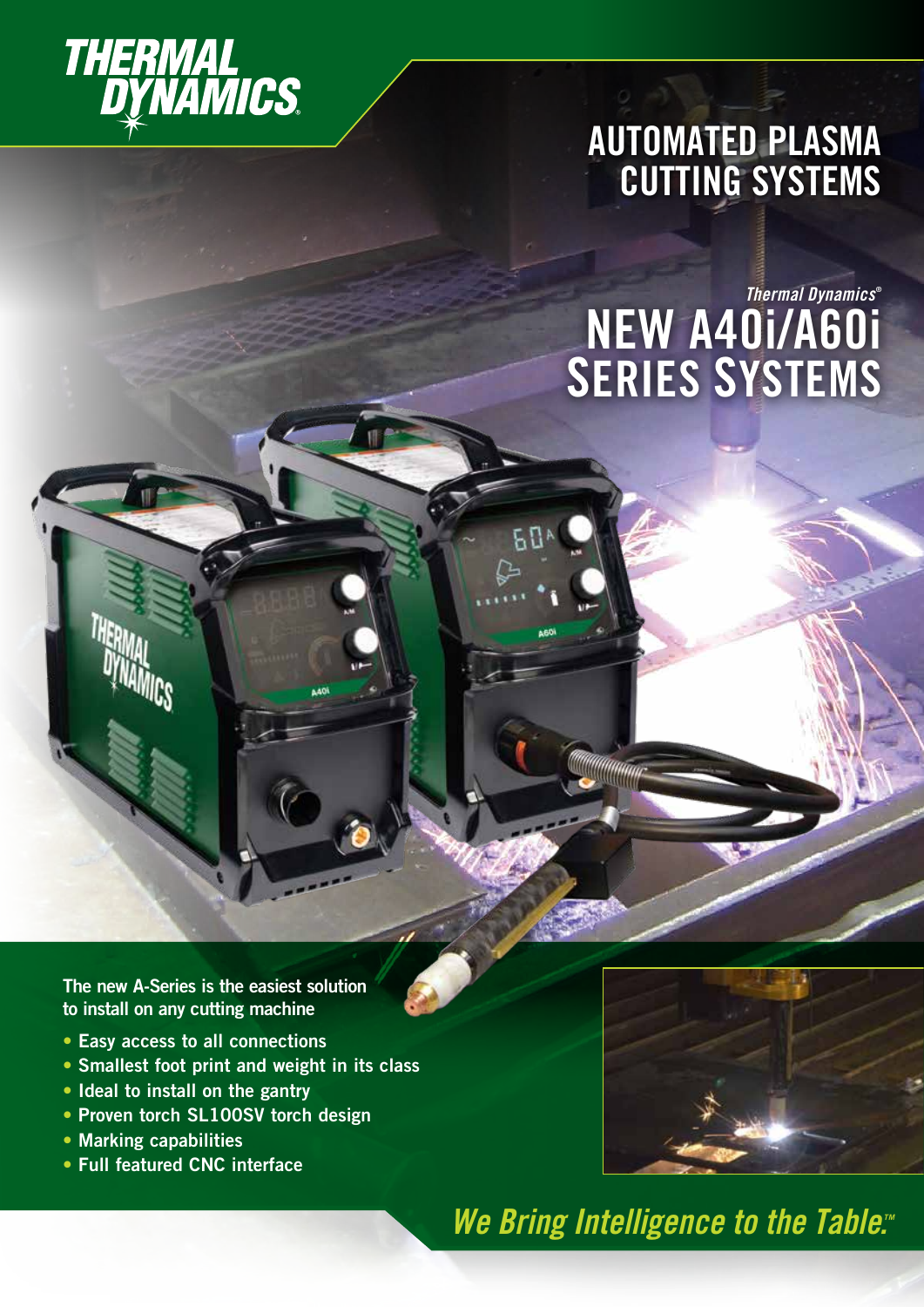## **AUTOMATED PLASMA CUTTING** *Thermal Dynamics* **®**

## With all the advantages of 1 Torch<sup>®</sup> and proven Thermal Dynamics reliability, the automated *new A-Series delivers the best in productivity, precision and performance.*

#### • **Powerful duty cycle**

80% Duty Cycle to handle all-day production cutting in the toughest environments.

### • **Proven 1Torch technology**

The A-Series systems include the SL100® SV 1Torch start technology eliminating the electronic interference that can occur with other designs. The 1Torch provides quick, reliable starts and a strong pilot arc to pierce heavy plate. With auto-pilot restart, it can also cut expanded metal quickly and easily.

### • **Power factor correction (PFC)**

Lower your overall current draw and power consumption with the built-in PFC technology which results in lower cutting cost.

## • **Durable LED display**

The system's large, high-visibility display allows for easy viewing of all machine settings from a distance. The intuitive, easy-to-use display instantly provides the necessary feedback for keeping your settings and cut quality optimised.

#### • **Gas optimiser**

This unique technology precisely regulates air pressure, ensuring premium cut quality and performance. When you set amperage and select torch type, torch lead length, and mode of operation, you are visually prompted to adjust gas pressure accordingly while still having the flexibility to tweak that setting to your liking.

## • **Consumables end-of-life indicator**

A40i/A60i end-of-life indicator monitors the remaining life of the consumable parts and alerts you when it is time to replace, maintaining optimal performance and cut quality.

• **Smallest footprint and weight in its class** Easy to install on gantry without loosing dynamics

of the cutting machine. No long torch leads packages necessary .

## • **Easy installation**

No need to open the machine to have access to input power cord, work cable or raw arc voltage. All connections to your CNC are right at your fingertips.

### • **Marking capabilities**

Ideal for marking plates with part identifications numbers or welding lines. Argon or air can be used depending on the application.

### • **Ohmic sensing through the tip**

No need for ohmic clips and wires. Especially on thinner material, exposed tips can be used for better cut quality.

### • **Full featured CNC interface**

No need anymore for separate voltage divider board for ohmic sensing. Thermal Dynamics iCNC Performance or similar OEM CNC can be connected directly.

## • **Dedicated valve-in-torch design**

Valve-in-torch design reduces cycle time between parts and increases productivity.

- **Automated torch status detection** Software automatically detects the torch that is attached and switches between automation and manual modes.
- **Dedicated automation software for better performance** Dedicated automation software improves cycle time and performance in many applications.
- **Work cable options for various demand** The SL100 SV 1Torch comes with standard ATC® Quick Disconnect in lengths of 7.6m, 10.7m and 15.2m. Longer torch leads up to 30.5m available.

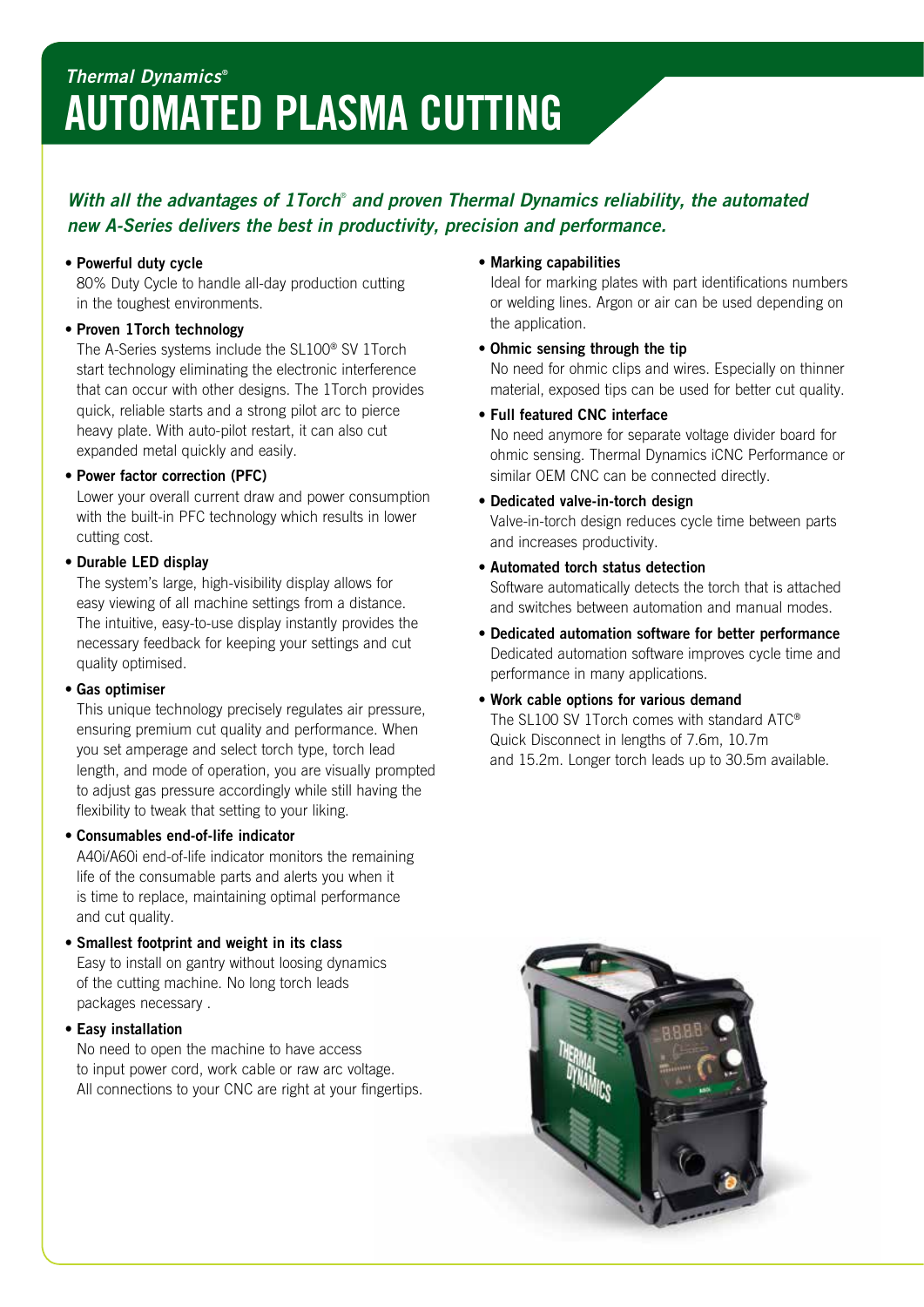## **Features**

- **• Large Numeric Display for Cutting current and status messages**
- **• Mode selection**
- **• Current control**
- **• Consumables end of life indicator**
- **• Gas pressure indicator**
- **• Torch type and lead length indicator**
- **ATCQuick Disconnect**
- **• Torch detection allows fast change from an automation torch to a hand torch**







**CNC Interface Connector 3 4 Plasma Start/Stop Signal 124 Branch Commode**<br> **122 Branch Power Supply** 

- **• 3, 4 Plasma Start/Stop Signal**
- **• 5, 6 Divided Arc voltage**
- **• 10, 11, 13 Plate contact for Ohmic sensing**
- **• 12, 14 Ok-to-Move**

**• Standard Keyhole Mounting Feet**

**• Dinse style Quick Disconnect work cable**

## **Superior Cutting Performance**

## **SureLok® Electrode Technology**

The innovative, patented, self-locking electrode mechanism eliminates the need for an installation tool and ensures

precise electrode and tip alignment.

Both the electrode and tip are stationary, which results in a highly defined arc and precise cuts. SureLok alignment also means longer tip and electrode life and reduced operating costs.

## **Total Gas Management™**

The SL100 SV 1Torch eliminates the need for a separate plasma gas distributor. Each tip includes plasma gas ports

uniquely tuned to optimise cutting performance at its rated current. Select from 20, 30, 40, 60 Amp tips to optimise your cutting.



The result is Total Gas Management. Precision gas control, longer consumable parts life and better cut performance.

## **Start Cartridge**

High Frequency has been completely eliminated from the plasma system. A patented component called the "Start Cartridge" sits between the tip and electrode.

The Start Cartridge is in contact with the tip while the torch is inactive. When a start signal is given, air forces the cartridge to break contact with the tip and the pilot arc is started. This unique design allows the pilot arc



to start without moving either the tip or electrode, resulting in better parts life, cut performance and reliability. The start cartridge is the only moving part in the SL100 SV 1torch.

## **Choice of Tip Shielding**

Choose from two consumable styles:

- Exposed Tip for cutting thin sheet at low power and narrow kerf.
- Shielded Tip for heavier plate piercing and cutting.



Exposed Tip Shielded Tip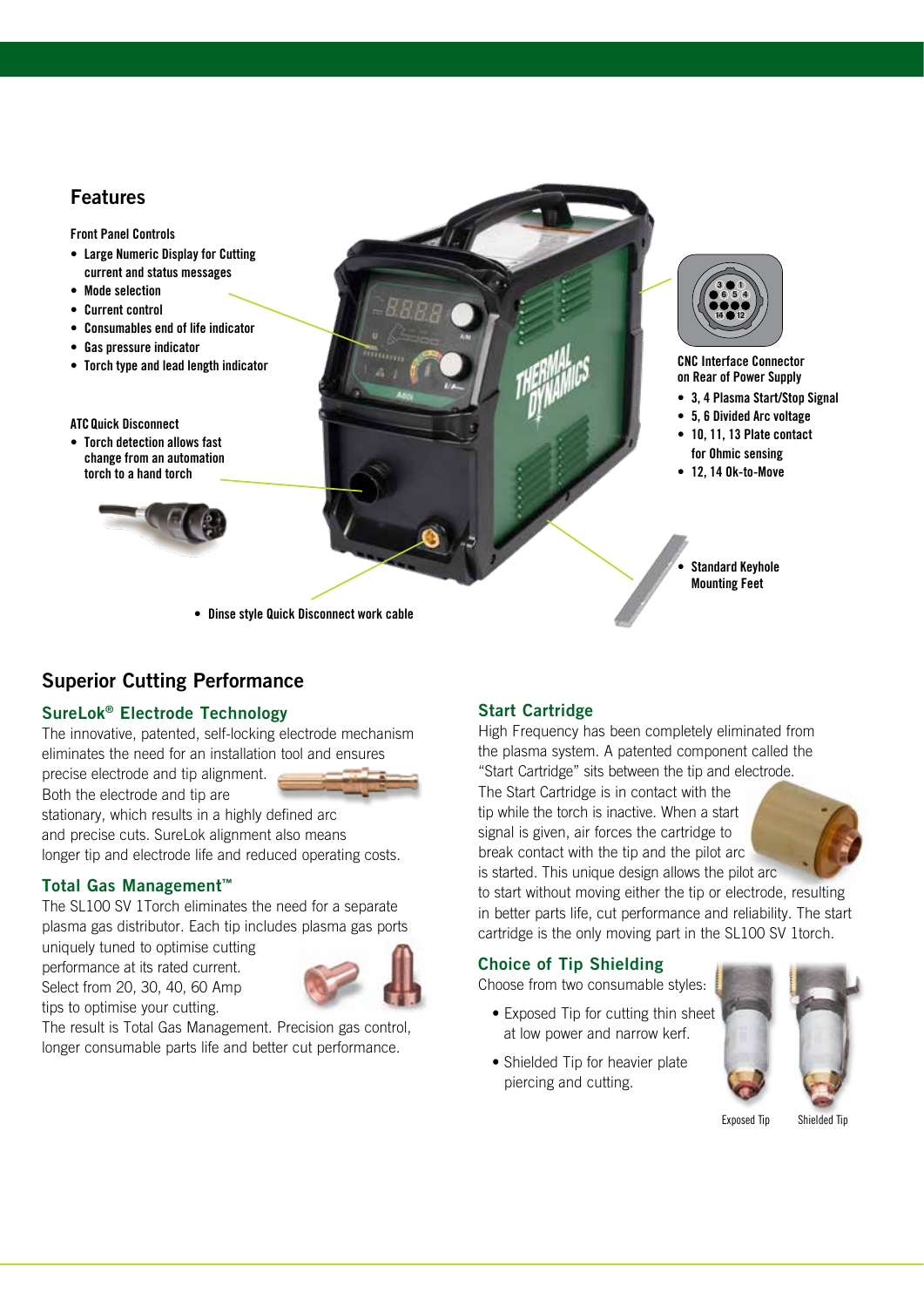# *We Bring Intelligence to the Table.<sup><i>Me Bring Intelligence to the Table.The Me*</sup>

| <b>Product Selection</b>                                      |                                                                |             |      |  |  |  |  |
|---------------------------------------------------------------|----------------------------------------------------------------|-------------|------|--|--|--|--|
|                                                               | <b>SPECIFICATIONS</b>                                          | <b>A40i</b> | A60i |  |  |  |  |
| <b>Production</b><br>Piercing &<br><b>Cutting</b><br>Capacity | Gauge $(0.5$ mm $- 2$ mm)                                      | О           |      |  |  |  |  |
|                                                               | 6 mm                                                           | П           | ப    |  |  |  |  |
|                                                               | $10 \text{ mm}$                                                |             | Π    |  |  |  |  |
|                                                               | $12 \text{ mm}$                                                |             |      |  |  |  |  |
|                                                               | $15 \text{ mm}$                                                |             |      |  |  |  |  |
| <b>Applications</b>                                           | Sheet Metal - Ductwork, Artwork, Trailer Panels                | о           | П    |  |  |  |  |
|                                                               | Light Fabrication - Kitchenware, Autobody Panels, Pipe         |             | П    |  |  |  |  |
|                                                               | Medium Fabrication - Industrial Components, Truck Frame & Body |             | О    |  |  |  |  |
| <b>Duty</b>                                                   | <b>High Production - 80% Duty Cycle</b>                        |             |      |  |  |  |  |

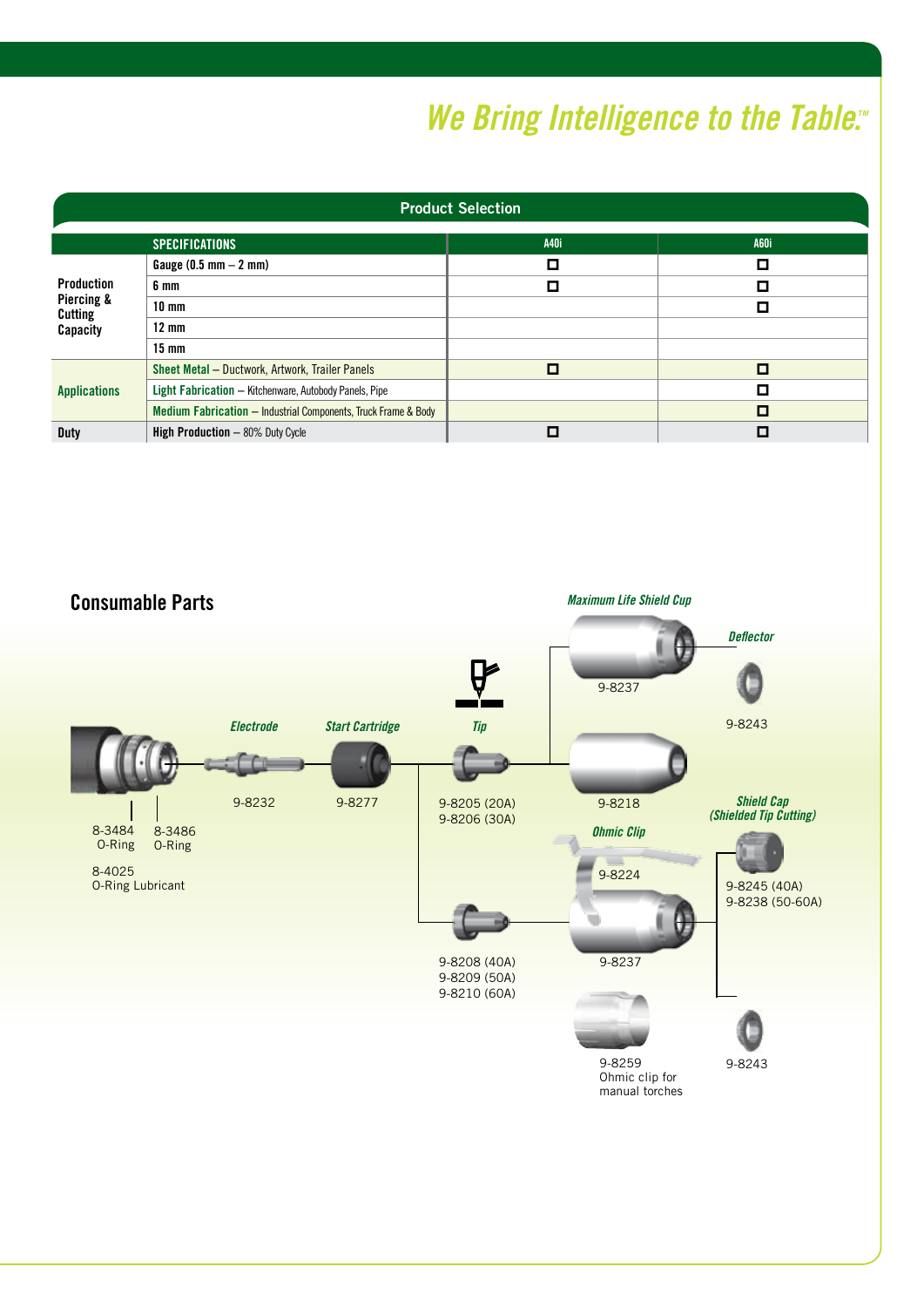## **AUTOMATED PLASMA CUTTING** *Thermal Dynamics* **®**



| <b>New A-Series Unit Specifications*</b>           |                                                                                                                               |         |                                                                                                                               |         |  |  |  |  |
|----------------------------------------------------|-------------------------------------------------------------------------------------------------------------------------------|---------|-------------------------------------------------------------------------------------------------------------------------------|---------|--|--|--|--|
| <b>A40i</b>                                        |                                                                                                                               |         | A60i                                                                                                                          |         |  |  |  |  |
| <b>Output Range</b>                                | $10 - 40$ Amps                                                                                                                |         | $10 - 60$ Amps                                                                                                                |         |  |  |  |  |
| <b>Production Piercing</b><br>and Cutting Capacity | 6 <sub>mm</sub>                                                                                                               |         | 10 <sub>mm</sub>                                                                                                              |         |  |  |  |  |
| <b>Maximum Piercing</b><br>and Cutting Capacity    | $12 \text{ mm}$                                                                                                               |         | 15 mm                                                                                                                         |         |  |  |  |  |
| <b>Maximum Edge Start</b>                          | $25$ mm                                                                                                                       |         | $25 \text{ mm}$                                                                                                               |         |  |  |  |  |
| <b>Input Volts</b>                                 | 380/400V, 3 ph, 50/60 Hz                                                                                                      |         | 380/400V, 3 ph, 50/60 Hz                                                                                                      |         |  |  |  |  |
|                                                    | <b>Volts</b>                                                                                                                  | 3 Phase | <b>Volts</b>                                                                                                                  | 3 Phase |  |  |  |  |
| Input Amps @                                       | 380V                                                                                                                          | 7.7     | 380V                                                                                                                          | 12.9    |  |  |  |  |
| <b>Max Output</b>                                  | 400V                                                                                                                          | 7.4     | 400V                                                                                                                          | 12.3    |  |  |  |  |
| <b>Kilowatt Output</b>                             | 4.8 kW                                                                                                                        |         | 7.9 kW                                                                                                                        |         |  |  |  |  |
| <b>Duty Cycle</b>                                  | 80% @ 40 Amps,<br>100% @ 30 Amps                                                                                              |         | 80% @ 60 Amps, 100% @ 50 Amps                                                                                                 |         |  |  |  |  |
| <b>MAX OCV</b>                                     | 300 VDC                                                                                                                       |         | 300 VDC                                                                                                                       |         |  |  |  |  |
| <b>Gas Type</b>                                    | Air/Argon (Marking) @ 5.2 bar @ 189 lpm                                                                                       |         | Air/Argon (Marking) @ 5.2 bar @ 189 lpm                                                                                       |         |  |  |  |  |
| Weight                                             | 15.9 kg                                                                                                                       |         | 15.9 kg                                                                                                                       |         |  |  |  |  |
| <b>Dimensions</b>                                  | H 359 mm x W 199 mm x L 536 mm                                                                                                |         | H 359 mm x W 199 mm x L 536 mm                                                                                                |         |  |  |  |  |
| <b>Work Cable</b>                                  | 6.1 <sub>m</sub>                                                                                                              |         | 6.1 m                                                                                                                         |         |  |  |  |  |
| <b>Control</b>                                     | CNC rear panel connector: Start/Stop, OK to Move, Divided arc voltage, Plate contact.<br>Raw Arc Voltage on separate terminal |         | CNC rear panel connector: Start/Stop, OK to Move, Divided arc voltage, Plate contact.<br>Raw Arc Voltage on separate terminal |         |  |  |  |  |
| <b>Input Power Cable</b>                           | 3 m with plug (208/230V)<br>2 m without plug (400V), no cable for CCC version                                                 |         | 3 m with plug (208/230V)<br>2 m without plug (400V), no cable for CCC version                                                 |         |  |  |  |  |
| Warranty                                           | 3 Year Power Supply and 1 Year Torch                                                                                          |         | 3 Year Power Supply and 1 Year Torch                                                                                          |         |  |  |  |  |
| <b>Certifications</b>                              | IP-23C, CSA, NTRL/C, CE, CCC                                                                                                  |         | IP-23C, CSA, NTRL/C, CE, CCC                                                                                                  |         |  |  |  |  |
| <b>Torch Configuration</b>                         |                                                                                                                               |         |                                                                                                                               |         |  |  |  |  |
| Torch                                              | SL100 <sup>®</sup> SV w/ ATC <sup>®</sup> , 180° Automation                                                                   |         |                                                                                                                               |         |  |  |  |  |
| <b>Ordering Information</b>                        | Please See Your Thermal Dynamics® Sales Representative for Specific System Configurations                                     |         |                                                                                                                               |         |  |  |  |  |
| SL100 SV - 7.6m lead                               | 1-5634-4                                                                                                                      |         | 1-6634-4                                                                                                                      |         |  |  |  |  |
| SL100 SV - 10.7m lead                              | 1-5636-4                                                                                                                      |         | $1 - 6636 - 4$                                                                                                                |         |  |  |  |  |
| SL100 SV - 15.2m lead                              | 1-5635-4                                                                                                                      |         | $1 - 6635 - 4$                                                                                                                |         |  |  |  |  |

Systems include: power supply, automation torch with 35 mm diameter non-metallic mounting tube / 32 pitch rack (detachable), pinch block assembly, CNC interface cable, spare parts kit, input power cable (selected systems), work cable, and clamp.

\* Subject to change without notice